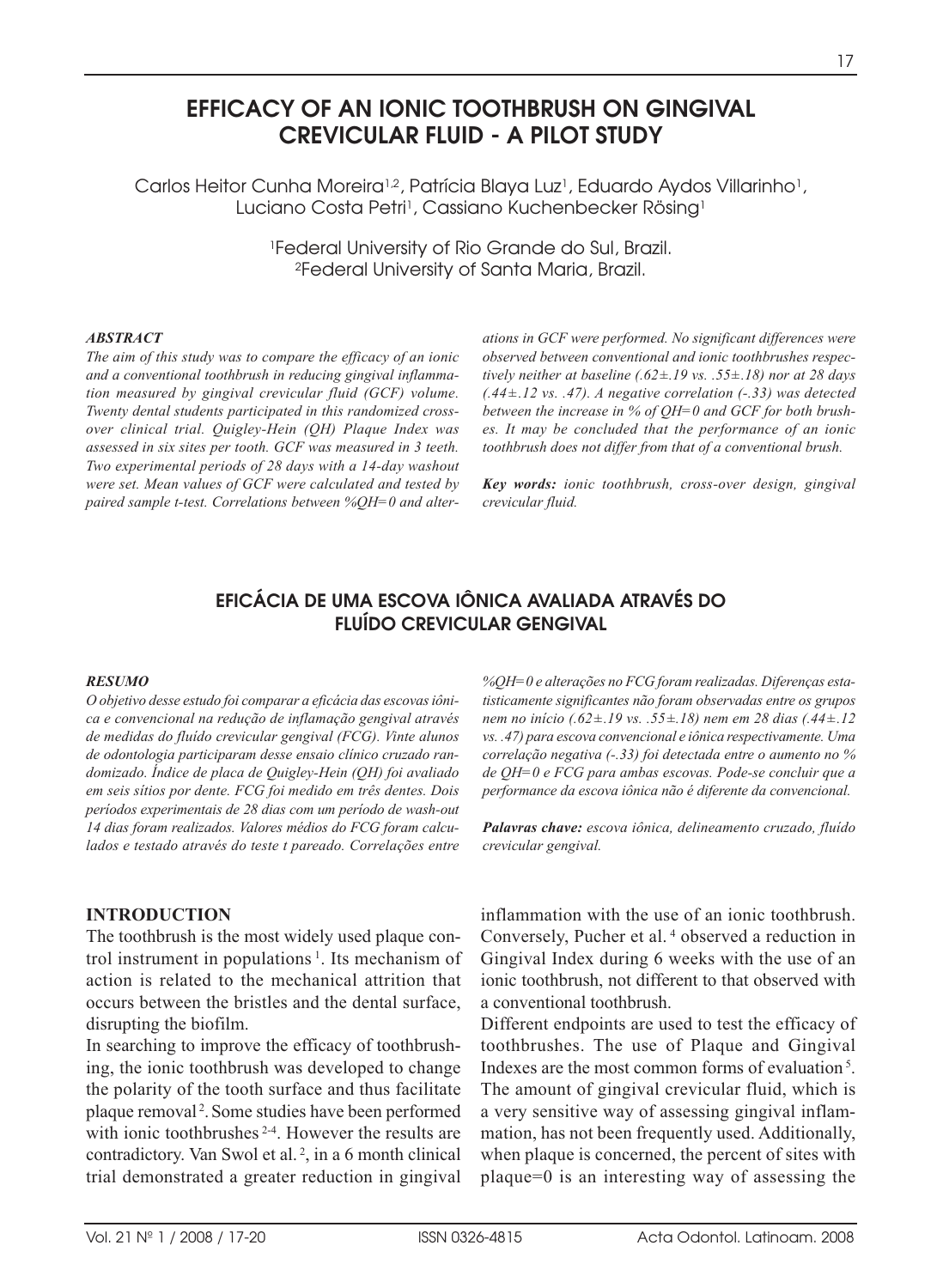

*Fig. 1: Experimental design.*

potential of a tooth cleaning aid, since the mean values commonly presented might not express the clinical potential in terms of total absence of plaque.

The primary aim of the present study was to compare the efficacy of a conventional and an ionic toothbrush in reducing gingival inflammation measured by Gingival Crevicular Fluid (GCF) volume. Additionally, correlations between GCF alterations and plaque were performed.

# **MATERIAL AND METHODS**

#### *Study panel*

The participants of this cross-over randomized controlled efficacy trial were 20 first-year dental students of the Federal University of Rio Grande do Sul, Porto Alegre, Brazil. The age range was 18- 29 years (mean  $= 19.6$  yr, 15 females and 5 males).

#### *Inclusion criteria*

To be included in the study, volunteers had to present at least 20 teeth with full interdental papillae, be right-handed, have at least 15% of buccal-lingual tooth surfaces with visible plaque and agree to participate in the trial, signing the informed consent. The Ethical Committee of the Federal University Rio Grande do Sul approved this study protocol.

# *Exclusion criteria*

Volunteers with orthodontic appliances, taking any medication that could interfere in plaque formation or that had been under antibiotic treatment during the 3 months prior to the study were excluded.

#### *Experimental toothbrushes*

The tested brushes were an ionic toothbrush (HyG ionic, Hukuba Dental Corporation, Japan) and a similar conventional toothbrush (Close up Essential, Unilever, Brazil).

### *Clinical examinations*

Plaque was assessed according to the Turesky modification of the Quigley & Hein Plaque Index  $(OH)$ <sup>6</sup> by a blinded calibrated examiner. Fullmouth plaque scores were performed in 6 sites per tooth. Reproducibility of the QH was assessed prior to the study by double scoring of 5 individ-

uals not enrolled in the study, but with similar clinical characteristics. A kappa value of 0.83 was achieved. GCF was collected in three sites per patient (mesiobuccal of the second upper right premolar, buccal of the upper right central incisor and mesiobuccal of the lower left central incisor 31) during three minutes, according to Löe/Holm-Pedersen (1965)<sup>7</sup> with absorbent paper (Periopaper, Oraflow, New York, USA) and immediately transferred for volume determination in a previously calibrated Periotron (Oraflow, New York USA). Periotron measurement units were transformed to  $\mu$ .

#### **Study design**

At the onset (baseline) and the end (28 days) of each experimental period, QH and GCF were assessed. Individuals were asked to refrain from oral hygiene for 10-12 hours prior to examination. A thorough prophylaxis was performed at the beginning of each period. On the first visit, after examination, individuals were assigned to either one of the toothbrushes  $(n=10$  in each sequence) by flipping a coin. Individuals were then instructed in the use of the corresponding brush twice daily for 2 minutes. No interdental cleaning was performed by the volunteers during the period of 28 days. The same dentifrice was used by all participants during the experiment. A wash-out period of 14 days was given between the experimental periods. Fig. 1 illustrates the experimental design.

# *Recording of adverse events*

If adverse events, according to ADA guidelines <sup>8</sup> occurred, they were photographed. Thus, all oral mucosa and restorations were examined on all visits.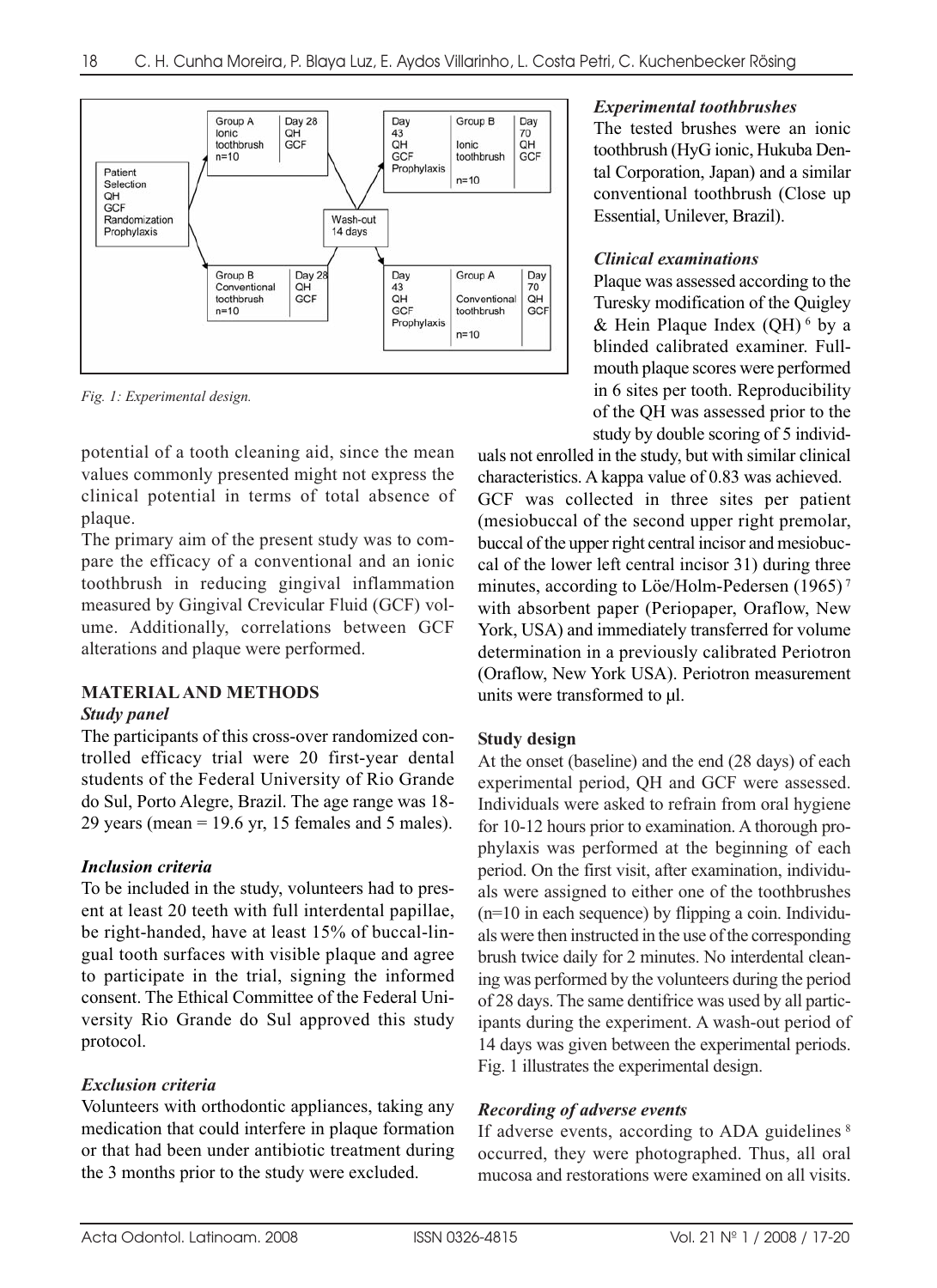## *Analysis of the results*

The mean gingival fluid was calculated at the two experimental points (baseline and 28 days). Alterations between the two study points within groups and between groups were tested by paired-sample t test.

Mean differences between baseline-28 days in the amount of GCF were calculated and tested between groups with paired-sample t test.

Differences in percentage of plaque zero within each group were calculated and tested by Wilcoxon sign ranks test.

Spearman correlation coefficients between alterations in percentage of plaque zero and GCF at the same sites were calculated. The chosen  $\alpha$ -level was 0.05.

## **RESULTS**

All included subjects completed the study. No adverse events were recorded. The mean gingival crevicular fluid at baseline and after 28 days is shown in Table 1. No differences were detected in GCF at the beginning of each sequence. A statistically significant decrease (paired sample t test,  $p<0.05$ ) in mean GCF was observed only for the conventional toothbrush group (from  $0.62\pm0.19$  to  $0.44\pm0.12$ ). In the ionic toothbrush group, no statistically significant difference was observed (0.55±0.18 and 0.47±0.11 at baseline and 28 days, respectively). No inter-group differences were observed in QH in either examination (paired samples t test,  $p > 0.05$ ).

When mean differences in gingival crevicular fluid were evaluated among groups, no statistically significant differences were observed (paired sample t test, p=0.24). Frequency distribution of plaque zero at baseline and 28 days was 9.27±10.14/17.75±9.60 and 8.42±10.43/16.79±8.93 for ionic and conventional toothbrushes, respectively.

Spearman's correlation coefficient for percent alterations between dental plaque and gingival fluid was –0.16 for the ionic toothbrush and 0.15 for the conventional toothbrush. Spearman's correlation coefficient between percent alteration of dental plaque=0 and percent alteration in GCF was -0.33 for both groups (Table 2).

#### **DISCUSSION**

In the present study, alterations in GCF volume were compared between a conventional and an ionic toothbrush. When intra-group values were compared, a significant reduction in GCF volume was observed only for the conventional toothbrush. However, no

|                                                 |  | <b>TABLE 1. Mean Gingival Crevicular Fluid in</b> |  |  |  |
|-------------------------------------------------|--|---------------------------------------------------|--|--|--|
| $\mu$ I (±s.d) at baseline and after 28 days of |  |                                                   |  |  |  |
| use of the experimental toothbrushes            |  |                                                   |  |  |  |
|                                                 |  |                                                   |  |  |  |

|                 | <b>lonic</b>    | <b>Conventional</b> | p*   |
|-----------------|-----------------|---------------------|------|
| Baseline        | $0.55 \pm 0.18$ | $0.62 \pm 0.19$     | 0.40 |
| 28 days         | $0.47 + 0.11$   | $0.44 \pm 0.12$     | 0.37 |
| lp*             | 0.13            | 0.001               |      |
| l*Paired t test |                 |                     |      |

| <b>TABLE 2. Correlation between percent</b><br>alterations of dental plaque (QH)=0<br>and percent alterations of GCF for<br>conventional and ionic toothbrushes |          |      |  |  |
|-----------------------------------------------------------------------------------------------------------------------------------------------------------------|----------|------|--|--|
|                                                                                                                                                                 | R        | р    |  |  |
| %∆QH=zero-%∆GCF<br>conventional                                                                                                                                 | $-0.33*$ | 0.14 |  |  |
| %∆QH=zero-%∆GCF ionic                                                                                                                                           | $-0.33*$ | 0.16 |  |  |
| *Spearman's correlation coefficient                                                                                                                             |          |      |  |  |

significant differences were detected when mean differences in GCF volume were considered.

The study group comprised dental students, who, in general, have very low levels of inflammation, conceivably due to better plaque control. However, efficacy studies must be performed in groups of individuals that guarantee compliance and optimize the use of test aids.

Within this context, dental students were chosen for the study. The external validity of studies performed on dental students can be questioned. Therefore, our results should be interpreted with care. Conversely, exploratory studies with other groups of volunteers could not evaluate the real potential of the test brushes<sup>9</sup>.

Traditionally, gingival inflammation in toothbrush efficacy studies is measured by Gingival Indexes. In the present study, the quantification of GCF volume was used as a measure of inflammation, since it is a more sensitive way of determining antiinflammatory effect. It has been demonstrated that reduction in GCF is associated with a site-specific reduction in inflammation $7,10$ . To our knowledge, this is the first study that evaluated the potential efficacy of an ionic toothbrush in subclinical gingival inflammation.

Tritten & Armitage<sup>11</sup> compared a sonic and a conventional toothbrush during 12 weeks and did not demonstrate differences in GCF and GI values.